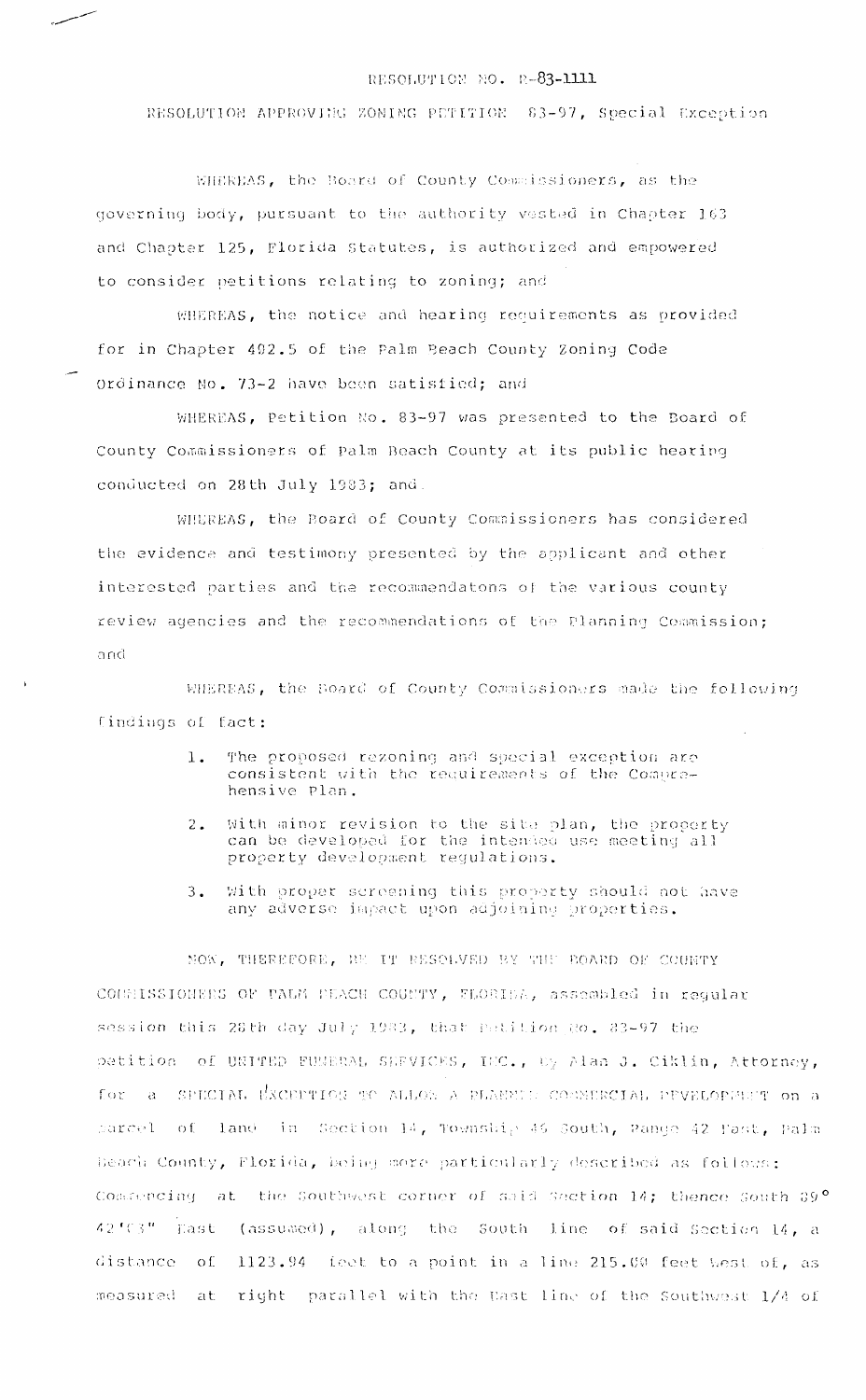the Southwest 1/4 of said Section 14; thence North 0°24'27" East, along said parallel line, a distance of 1061.52 feet to a point in the Southerly right-of-way line of State Road No. 806, as recorded in Road Plat Book 3, Page 25; thence Southwesterly, along the said Southerly right-of-way line of State Road No. 806, being a curve concave to the Southeast, having a radius of 1751.73 feet and a chord bearing of South  $51^{\circ}$  43'95" west, a distance of 287.60 feet; thence South 27°58'32" East, a distance of 75.03 feet to a point of curvature of a curve concave to the West having a radius of 5.00 feet and a central angle of 28°22'59"; thence Southerly, along the arc of said curve, a distance of 2.48 feet to a point in a line 402.50 feet West of, as measured at right angles, and parallel with the said East line of the Southwest 1/4 of the Southwest 1/4 of Section 14, thence South 0°24'27" West along said parallel line, a distance of 231.00 feet to the Point of Beginning; thence Worth 89°35'33" West a distance of 199.00 feet to a line 592.50 feet West of, as measured at right angles, and parallel with the said East line of the Southwest 1/4 of the Southwest 1/4 of Section 14; thence North 0° 24'27" Rast, along said parallel line a distance of 129.0 feet, thence North 33º12'09" East a distance of 47.0 feet to the said Southerly right-of-way line of State Road No. 806; thence South 44º 08'14" West, along said Southerly right-of-way line, 392.25 feet to a line 566.76 feat East of and parallel with the kest line of said Section 14; thence South, along said parallel line, 197.00 feet; thence South 89 ° 35'33" East, 372.07 feet to a line 402.50 feet West of and parallel with the said Bast line of the Southwest 1/4 of the Southwest  $1/4$  of Section 14; thence Morth  $5^{\circ}24^{\circ}27^{\prime\prime}$  East, along said parallel line, 246.90 feet to the said Point of Deginning. Said property located on the south side of Atlantic Avanue (S.R.806), approximately .3 ailes west of Sims Poad (S5th Avenue South) was approved as advertised subject to the following conditions:

- This development shall retain onsite 85% of the storm.<br>water runoff generated by a three (3) year storm per  $1.$ requirements of the Permit Section, Land Development Division.
- The developer shall construct concurrent with on-site paving and drainage improvements pursuant to permit  $2.1$ issued from the office of the County Engineer:
	- Right turn lane, west approach on West Atlantic.  $\mathfrak{a}$ ). Avenue at the project's entrance road.
	- $b)$ Non-mountable curbs on both sides of the existing